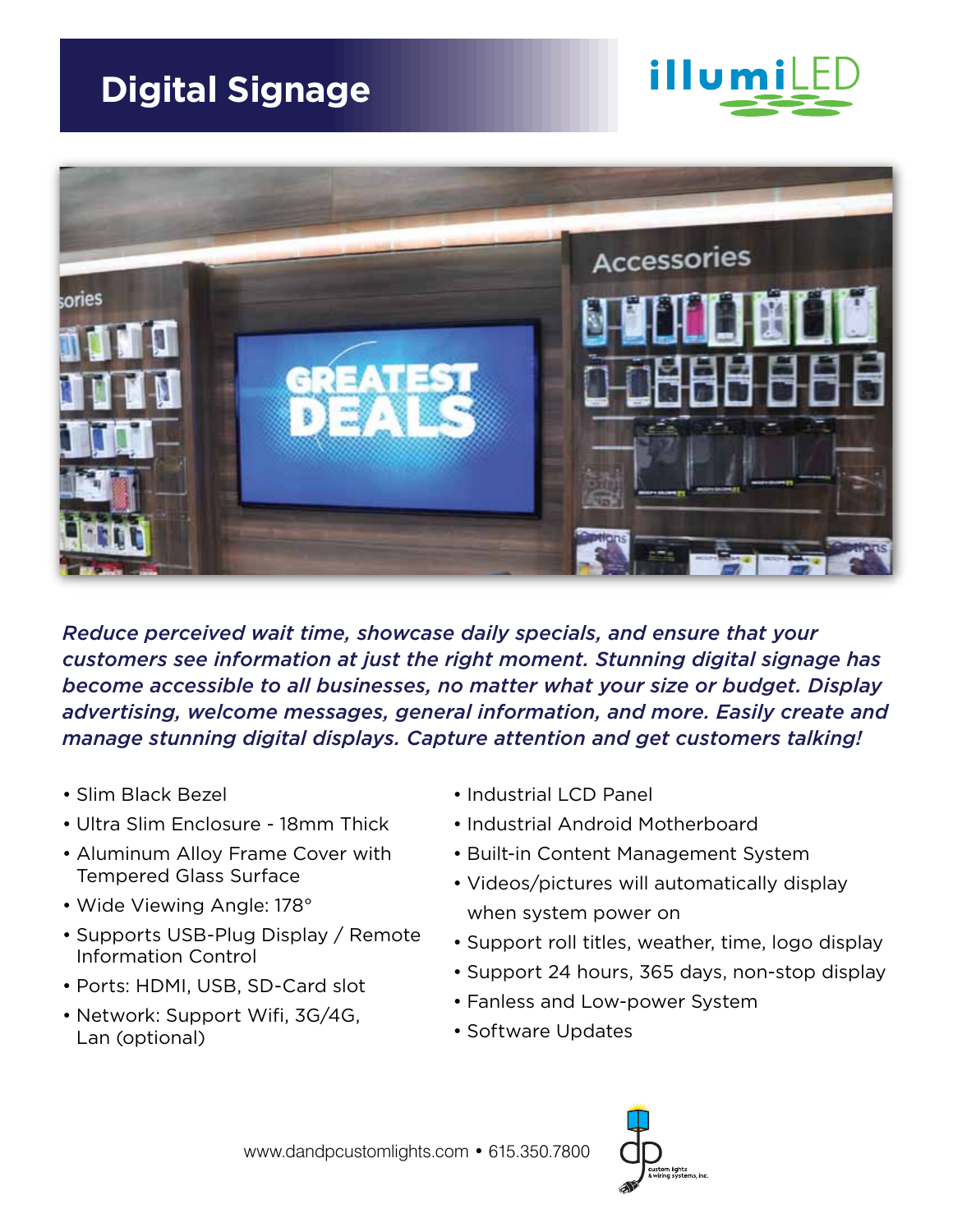

# **Features**

- Terminals supports any split screen display: Free display area, logo, date, weather, time, subtitles, FREE position and size edits
- Terminal independent display: Using distributed point-to-point information publishing system, each terminal can display different or same content simultaneously.
- The hardware adopts Android embedded design architecture, is not easily infected with viruses, and is stable in 7\*24 hours.
- Supports pictures and video formats: JPG, BMP, AVI, MPG, MP4, WMV, MOV, MP3, WAV, TXT, GZ, etc.
- Play mode diversification: mixed play, loop play, time broadcast, instant play, etc
- Timing switch machine: support timing switch machine
- Remote Terminal Control: Hardware information can be real-time remote monitoring terminal, play situation, downloads can preview to publish the actual display program
- Supports horizontal and vertical screen display



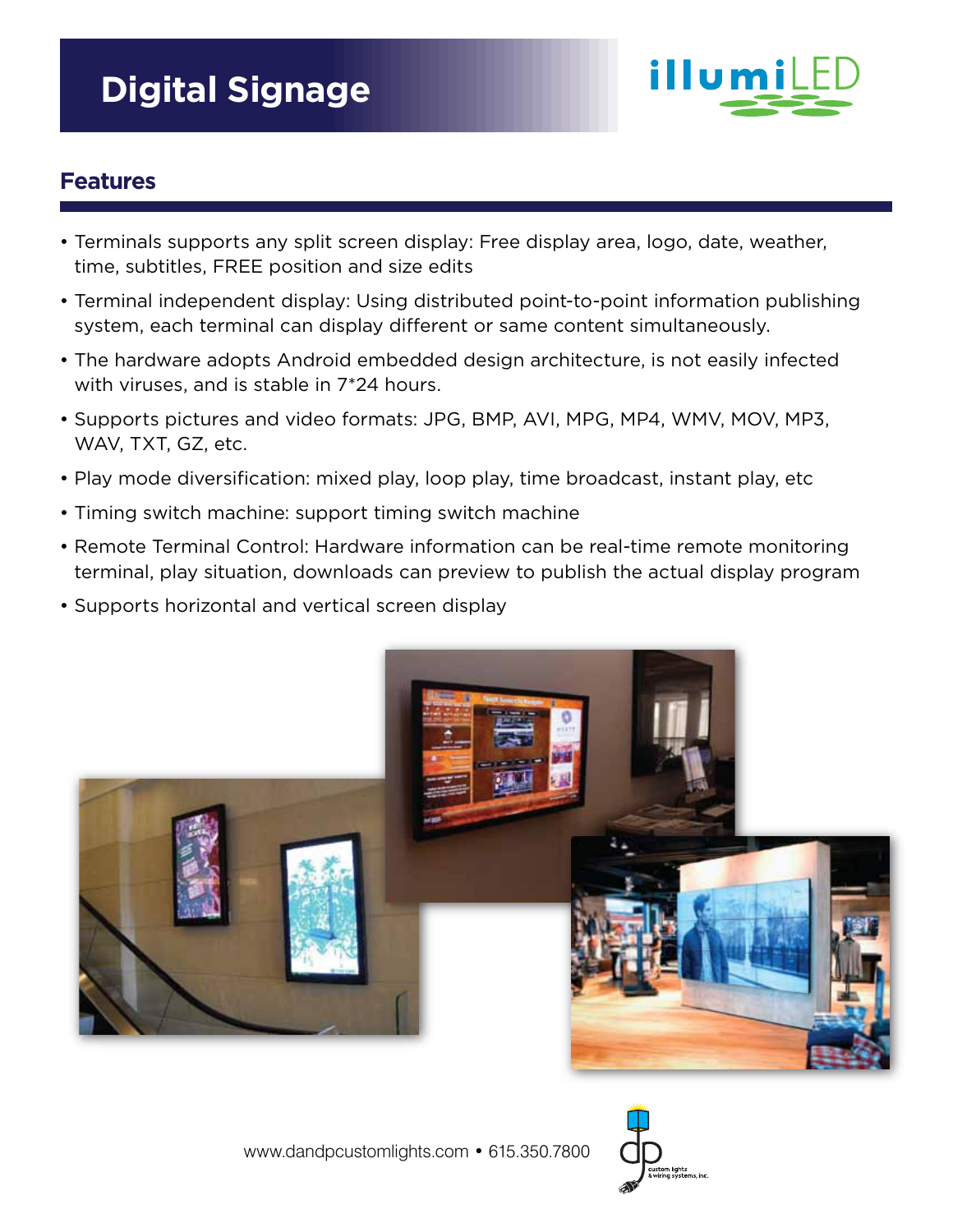# **Built-In High Performance Android OS**

With RK3288 solution, the display motherboard is a built-in Quad Core 1.8GHz CPU, with DDR 2G ram & 8G rom. The high specification supports decoded real 4K UHD information with media player.

## **iDs6 Content Management System**

Users can log-in to the server anytime to design, edit, customize, and upload contents. All terminals (displays) can be controlled via local network or remote server.

Each terminal supports videos, pictures, H5 Website, APP, IPTV, etc, with split screen mode.

Users can preset different broadcast times and duration, efficiently manage promotional advertising, and maintain a solid marketing strategy. All displays can be controlled individually - power on/off, display start/end, etc.